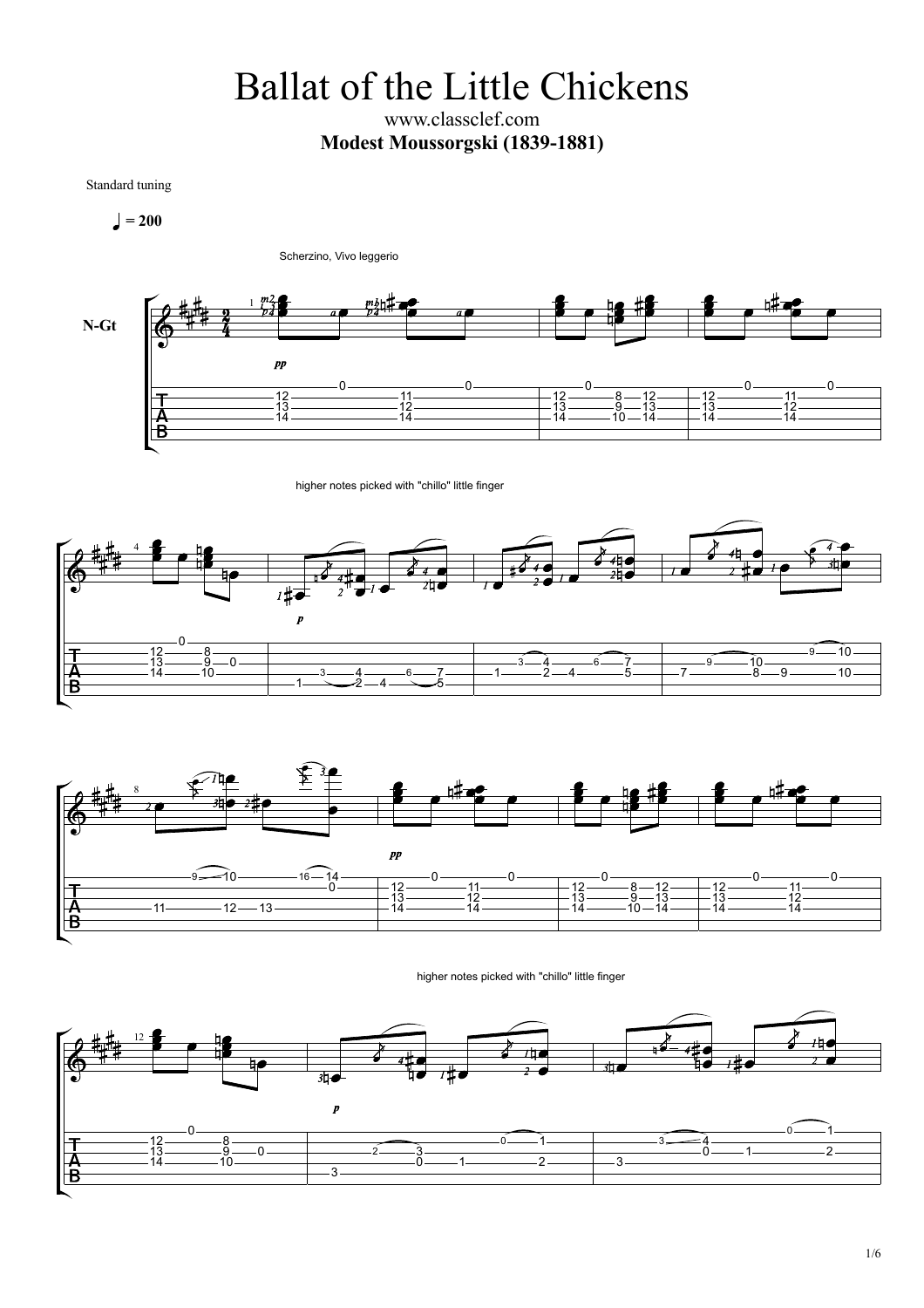

crescendo





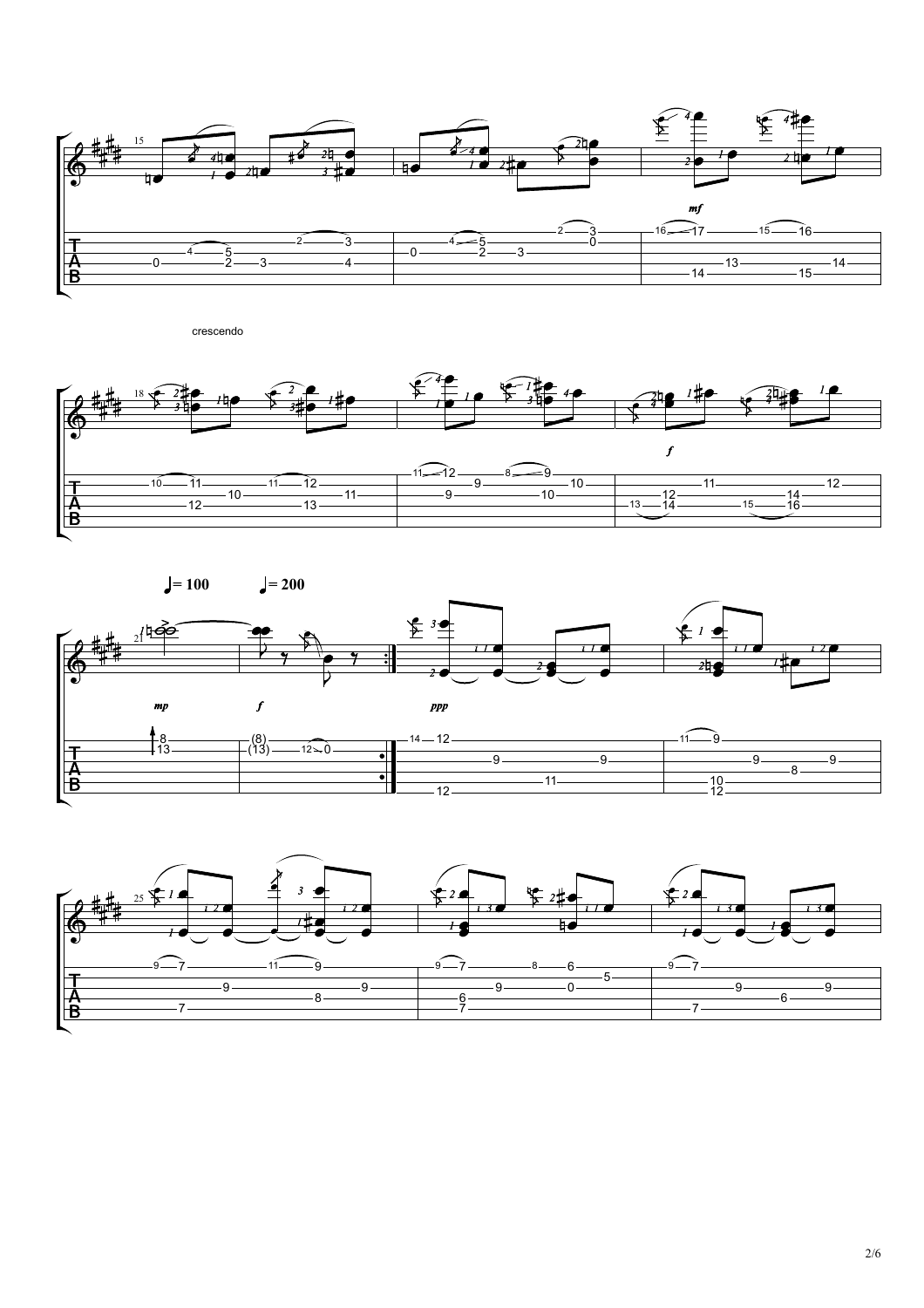





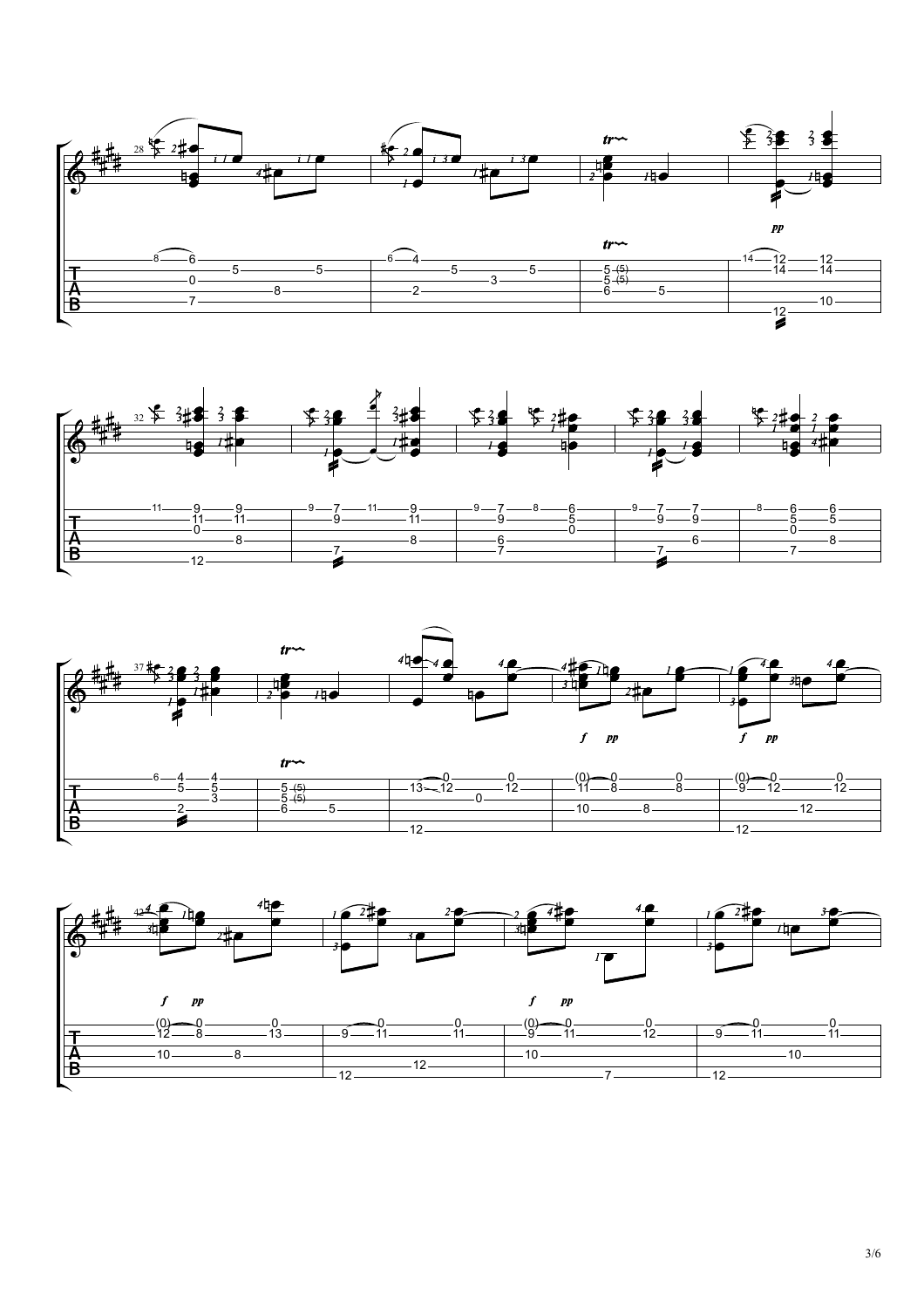Harmonic 8va XXXXVIII Played with a (i) on picking hand





Scherzino, Vivo leggerio



higher notes picked with "chillo" little finger

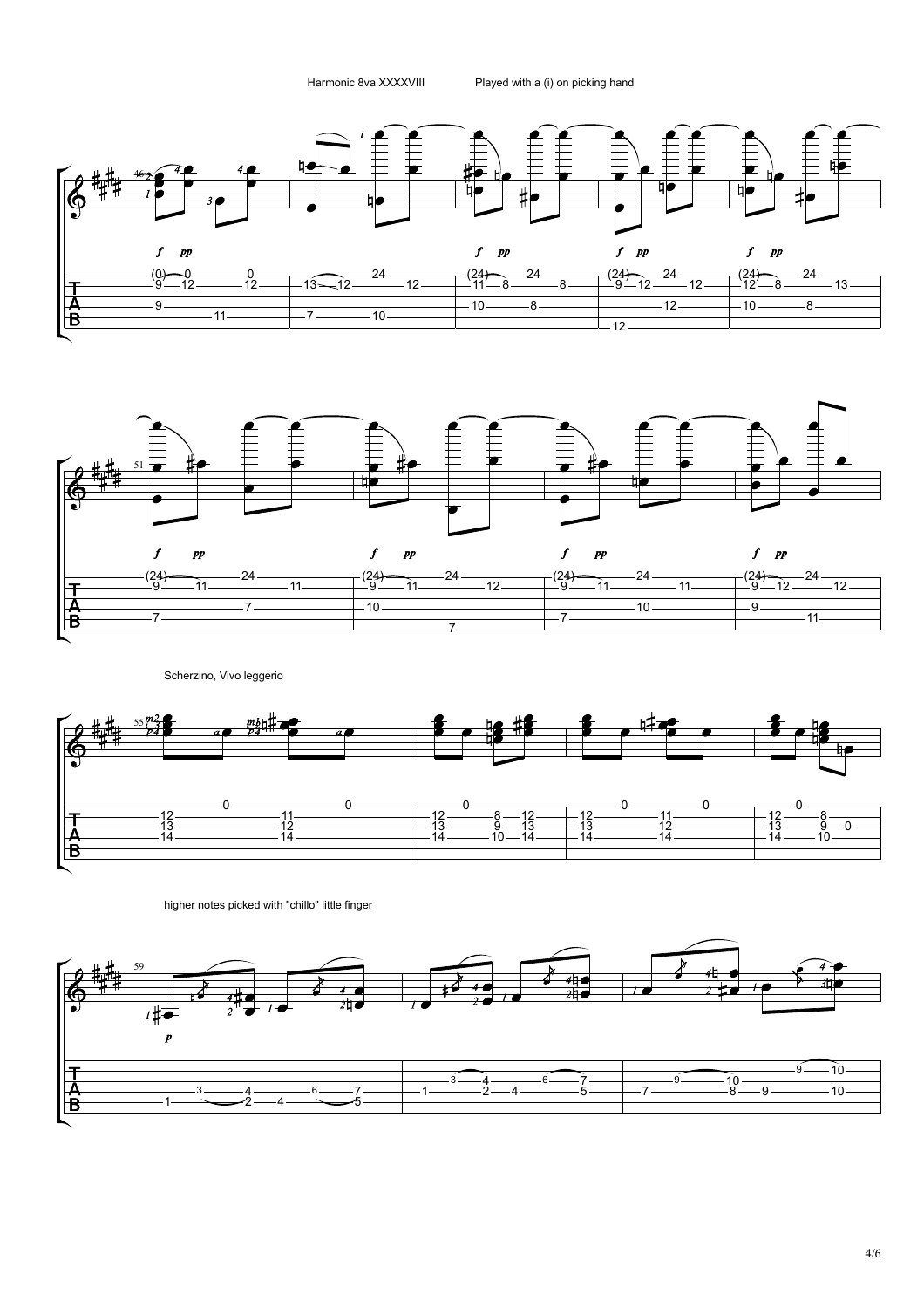

higher notes picked with "chillo" little finger





crescendo